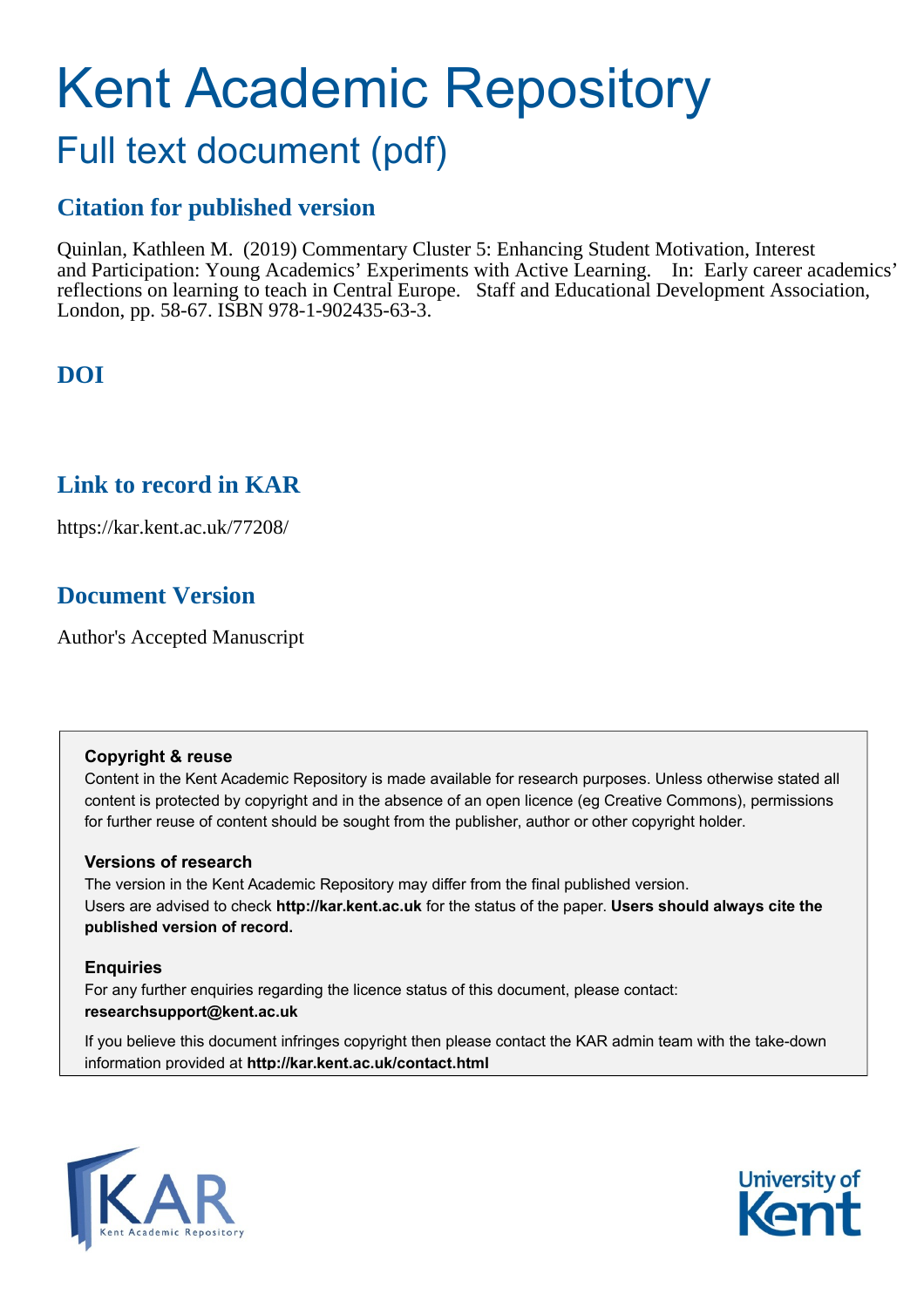Published in: Early career academics' reflections on learning to teach in Central Europe Gabriela Pleschová and Agnes Simon (eds). London: Staff and Educational Development Association. ISBN: 978-1-902435-63-3 pp. 115-117 For full, open access text, see: [https://www.seda.ac.uk/Early-career-academics-reflections-on](https://www.seda.ac.uk/Early-career-academics-reflections-on-learning-to-teach-in-Central-Europe)[learning-to-teach-in-Central-Europe](https://www.seda.ac.uk/Early-career-academics-reflections-on-learning-to-teach-in-Central-Europe)

#### **Commentary Cluster 5: Enhancing Student Motivation, Interest and Participation: Young Academics' Experiments with Active Learning**

Kathleen M. Quinlan

Centre for the Study of Higher Education, University of Kent

Stimulating interest is vital to education, as the level of a student's interest influences their attention, goals, ability to self-regulate, study strategies, and learning outcomes (Renninger & Hidi, 2016). Despite its importance, there is little higher education research on how different forms of instruction promote students' interest. Therefore, it is gratifying to see these early career academics experimenting with ways to capture students' interest and promote participation.

**Kašpárková** hypothesised that active learning, connecting theory to practice, and real-world group activities would be motivating to students. Her evaluation supported these assumptions. She revised the objectives, learning activities and assessment in a personnel psychology course to highlight relevance to all students, not just those who intended a career in human resources. Introducing learning material before seminars reduced in-class lecturing and allowed time for discussions with peers, role plays, and facilitated problem-solving. Continuous assessments involved projects, presentations, and application of principles to real life scenarios. By framing her work in terms of Biggs' (1996) theory of constructive alignment, she explicitly recognised that students' behaviour is shaped not just by their interest in the subject, but by how they will be assessed. Thus, aligning assessments to revised objectives is an important principle for supporting student engagement. While I would have liked to have seen more detail of the revised objectives, as the revised objectives capture what she assumes will interest students, her attention to the overall system of alignment in a short report is commendable.

**Padrtová** also assumed that active learning would stimulate students' interest and, in turn, learning. She designed three activities for each 90 minute session: a Skype call with an expert on the subject, student discussions in pairs, and interactive mini-lectures. Bringing in expert speakers by Skype is an unusual and promising innovation. While guest lectures are not new, technology now makes it easier to bring in experts from around the world for short interactions with students. Using peer observation, she was able to document the extent and nature of interaction in each of the three types of activities, showing that teacher-to-student interaction was most frequent, followed by student-to-teacher and student-to-student. She surveyed both students' interest and knowledge to assess the extent to which students were interested in and learned from each of the three types of activities.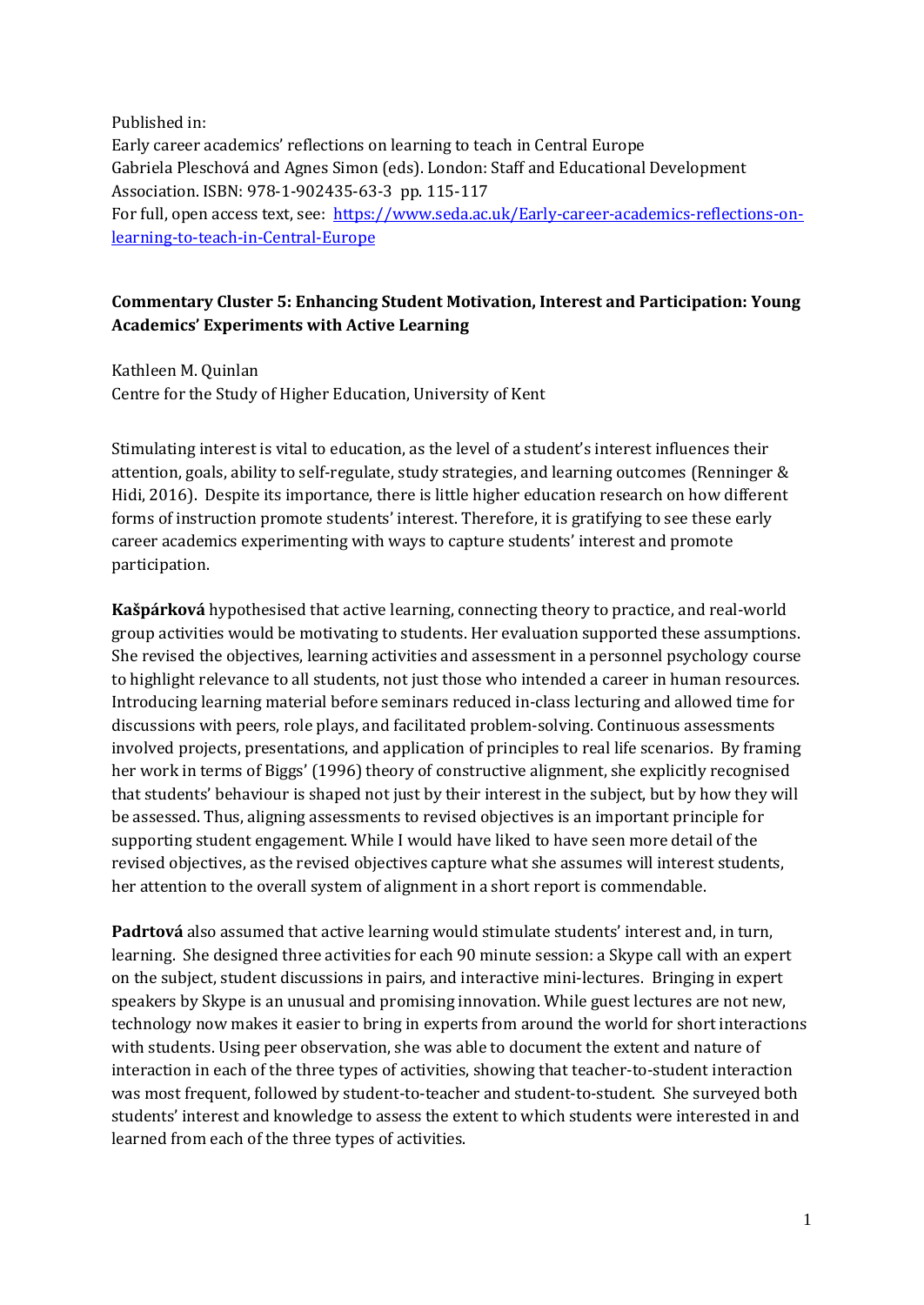While the pair work generated lively discussion between peers, students found the expert minilectures via Skype and the interactive, teacher-led mini-lectures to be most interesting. They also learned the most from those activities they found most interesting, consistent with research on interest (Renninger and Hidi 2016). However, higher degrees of interaction alone were not associated with higher interest or learning. Again, this finding, though counter to Padrtová's hypothesis, is consistent with the literature on interest (Bergin, 1999; Rotgans, & Schmidt, 2011). The nature of the task set for students (i.e. the extent to which it is novel, prompts thinking and questioning, is controversial or surprising, and relevant and important) seems to matter more than the classroom format itself (e.g. whether it is paired discussions, or interactive lectures).

**Voca** also focused on interaction, though the stated and evaluated goals were to enhance interaction and higher order cognitive learning, rather than interest or motivation per se. To overcome student passivity in lectures, he introduced two 4 minute pair-work discussions per lecture. The innovation was successful in that students engaged easily and reported that the activities were useful for their learning. The learning outcomes were more positive for the group who engaged in pair-work during six of the 15 lectures than the control group who did not. Although the pair work seemed to contribute to more participation in the plenary session, students were generally focused on comprehension and understanding, rather than higher order questions. This result may be because of the nature of the task set for the pair work, which required students to share their lecture notes to fill in gaps and ask questions that clarified concepts. As with Padrtová, attending to interaction alone is not sufficient. One also needs to attend to the cognitive demands of the tasks (e.g. are they focusing on comprehension, application, evaluation or synthesis). To the extent that Voca is not fully satisfied that students engaged at higher levels of thinking, it is also worth reconsidering the assessments, by setting the innovation within the wider framework of constructive alignment (Biggs 1996), as Kašpárková did.

Each of the three cases represent impressive accomplishments for early career educators. All three teachers succeeded at designing thoughtful innovations that supported student interaction, participation and learning. The authors clearly stated the goals of their innovations, developed appropriate teaching methods to address those goals, designed bespoke evaluation tools, and reflected thoughtfully on the outcomes. These innovations offer lessons for all educators about how to increase student interaction and how to use cognitively stimulating activities that capture students' interest, such as applications to the real world and interactions with leading experts on the topic. Taken together, they also remind readers to consider the whole system of instruction and how teaching activities are aligned with objectives and assessment.

#### **References**

Bergin, D.A. (1999). Influences on classroom interest. *Educational Psychologist*, 34(2), 87-98. doi[: 10.1207/s15326985ep3402\\_2](https://doi.org/10.1207/s15326985ep3402_2)

[Biggs](https://doi.org/10.1207/s15326985ep3402_2), J. (1996). Enhancing teaching through constructive alignment. *Higher Education*, 32: 347- 364. doi: 10.1007/BF00138871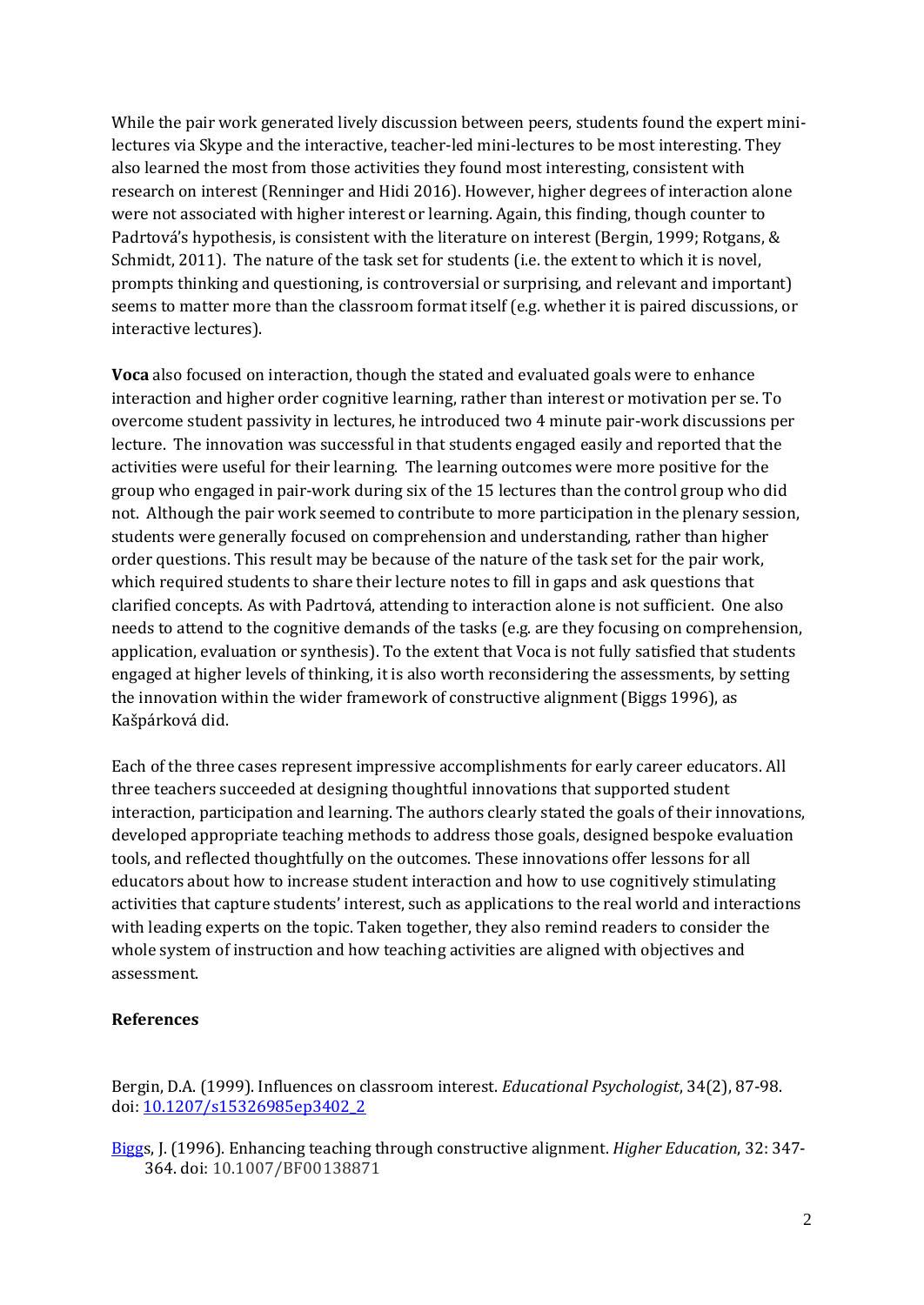- Renninger, K. A., & Hidi, S. (2016). *The power of interest for motivation and engagement*. New York, NY: Routledge.
- Rotgans, J. I., & Schmidt, H. G. (2011). Situational interest and academic achievement in the active-learning classroom. *Learning and Instruction,* 21, 58-67. doi: [10.1016/j.learninstruc.2009.11.001](https://doi.org/10.1016/j.learninstruc.2009.11.001)